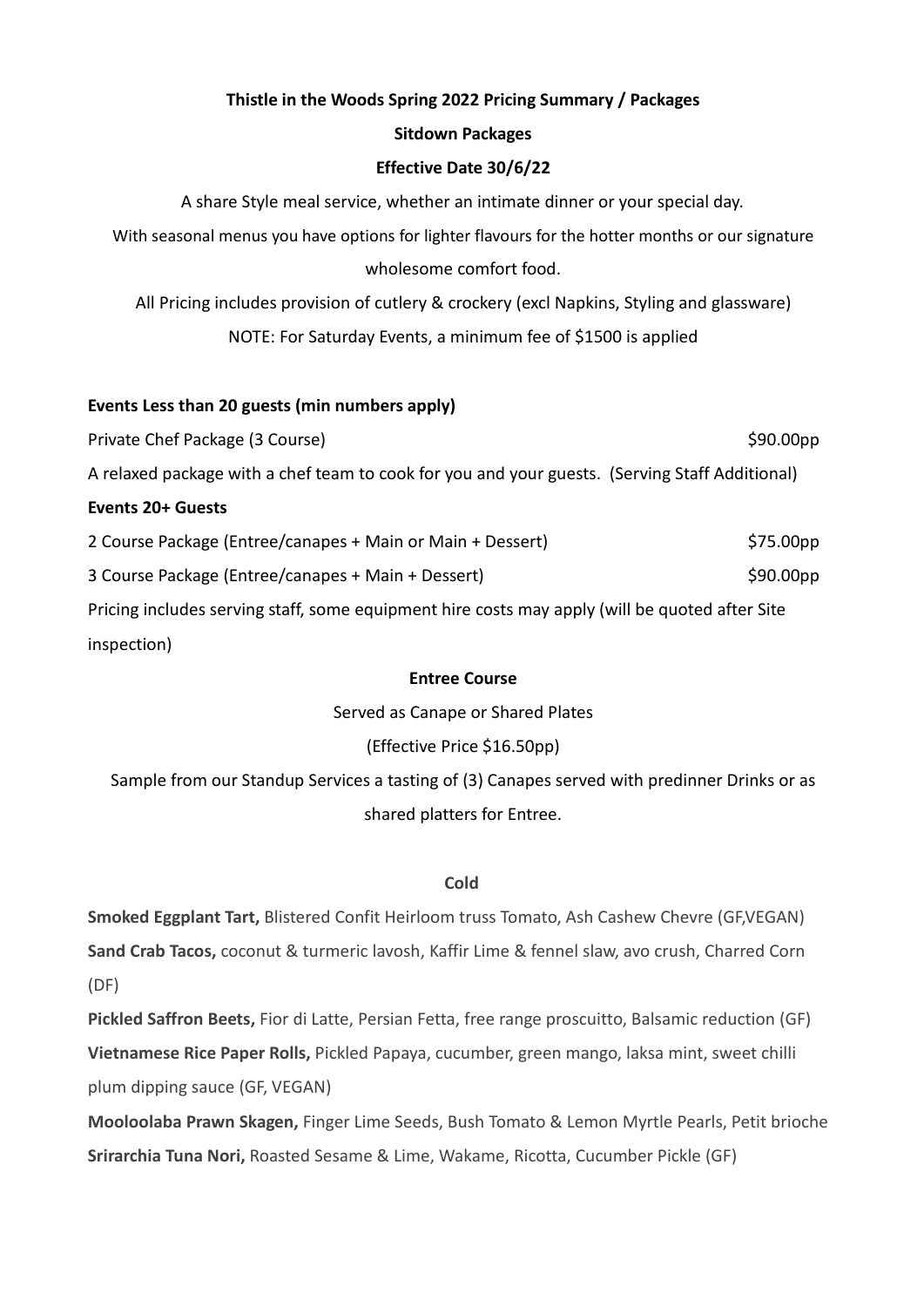#### **Hot**

**Duck Pancakes,** Citrus, Lime, Plum, Pickled Ginger, coriander, mint, Soy mayo, Nuoc Cham dressing (DF)

**Borough Cheese Toastie**, Braised Leek, Pickled Onion, Thyme, Gruyere, Mozz, Corn Loaf (V) **Thyme & Goat Curd Pissaladiere,** Red Onion Pickle, Olive Tapenade (V) **Miniature Wagyu Beef Burgers,** gorgonzola cream, gruyere, spicy beetroot relish, confit garlic aioli **Semi-dried tomato Arancini,** buffalo mozzarella, kaffir lime & coriander pesto, saffron mayo (GF, V) **Persian Style Braised Lamb Shank Pies,** Currant Saffron Couscous, Cucumber Dill Tzatziki **Crispy Skin Pork Belly,** Whiskey tamarind syrup, pork floss, candied chilli (GF,DF) **Truffled Mushroom Arancini,** tarragon bearnaise, petit herbs, grated Parmesan (GF, V)

#### **Main Course**

Served Share Style (Effective Price \$58.50pp) Select (2) Mains and (2) sides served Share Style

#### **Main Dishes**

#### Effective Price \$21.75pp

**Parisienne Gnocchi**, Fried Pancetta, Podded Peas, Lemon Truffle Butter, Sage, Baked Ricotta (Vegetarian available on request)

**Charred Salmon**, Steamed Coconut Rice, Caramel Ginger Lime Glaze, Pickled Vegetable Salad (DF,GF)

**Slow-Braised Beef Cheek**, Creamy Parmesan Polenta, Sherry Jus, Heirloom Tomato relish (GF) **Market Fish**, Pickled white Anchovy, Caper & Olive Salsa, Green Bean & Shoot Salad (DF/GF) **Herb-crusted Rack of Lamb**, balsamic Mint Dressing, Confit Truss Tomatoes, charred Asparagus (GF,DF)

**Peppered Fillet of Beef Skewers**, Charred Lime, Chilli Hummus, Sumac Pickled Onions, Cucumber Mint Riata (GF)

**Rolled Belly of Pork,** Quince Glaze, Smoked Pancetta, Toffee Apples, Sherry Jus (GF,DF)

### **Side Dishes**

Effective Price \$7.50pp